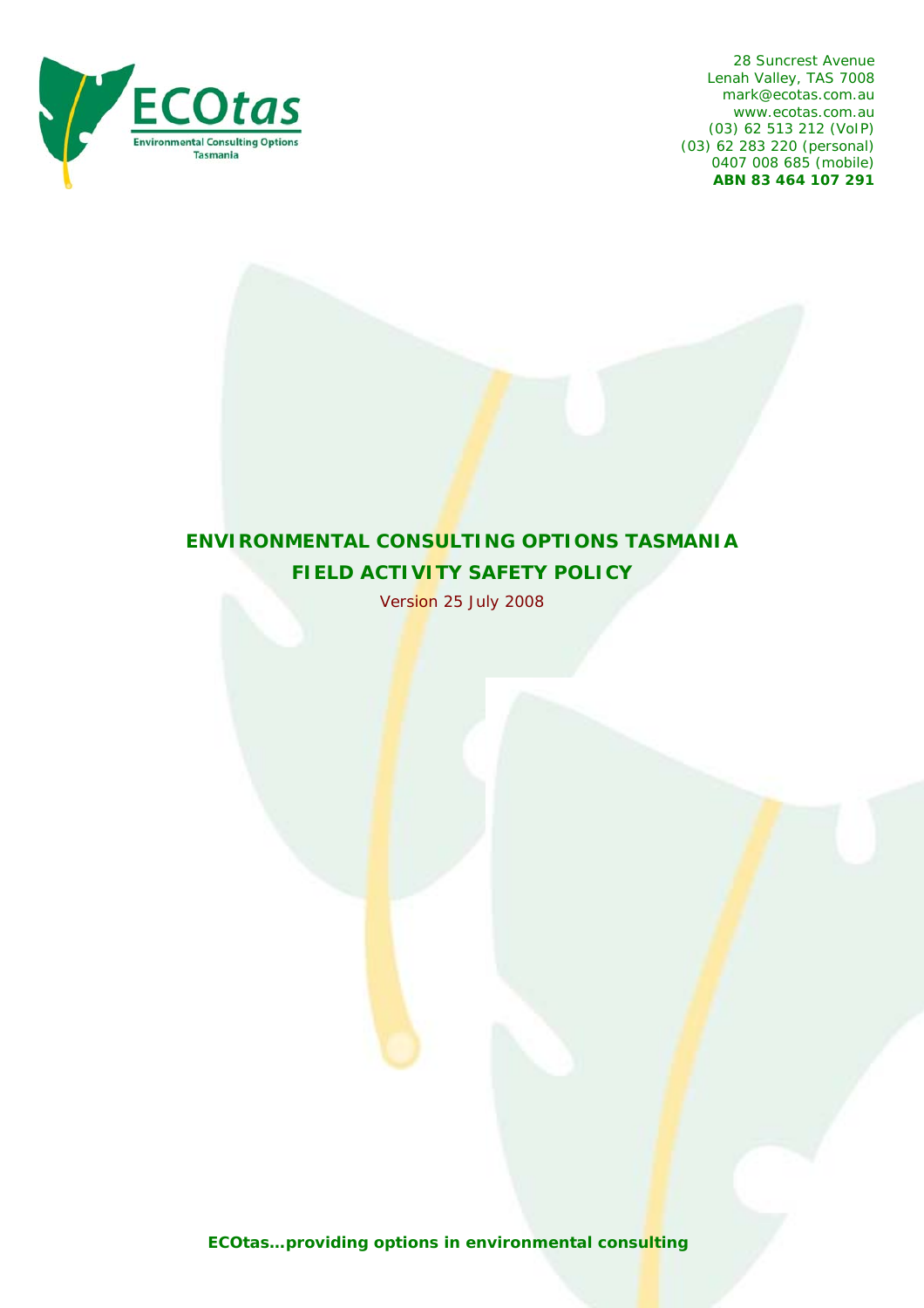## **Preamble**

This document presents the Field Safety Policy (the "Policy") of Environmental Consulting Options Tasmania (hereafter "ECO*tas*" or the "Employer") in relation to any work away from the office situation, including driving and field work.

ECO*tas* is firmly committed to a Policy enabling all work activities to be carried out practically, efficiently and safely, and with all possible measures taken to remove (or at least minimise) risks to the health, safety and welfare of Employees, contractors, authorised visitors, and anyone else who may be affected by our field work activities.

## **Implementation**

All Employees will be provided with a copy of this Policy during negotiation of their contract with ECO*tas* (or if already employed, as soon as practical after the time of this Policy becoming available), and acknowledge their acceptance of the Policy by signing of the contract (or variation to the contract), which refers to the existence of the Policy. The Policy will be explained in a face-to-face Employee/Employer meeting. Employees will be made aware of alterations to the Policy in writing and requested to acknowledge an understanding of the changes.

## **Legal requirements**

The Tasmanian *Workplace Health and Safety Act 1995* and the *Workplace Health and Safety Regulations 1998* provide the legal and policy framework for employers and employees in relation to workplace health and safety matters.

Some relevant clauses are copied below.

- 2 LEGAL FRAMEWORK AND GENERAL DUTIES
- 2.1 DUTIES OF EMPLOYERS

All employers and employees must comply with the *Workplace Health and Safety Act 1995* and the *Workplace Health and Safety Regulations 1998*.

An employer must, so far as is reasonably practicable, provide and maintain:

- a. a safe work environment;
- b. safe systems of work; and
- c. plant and substances in a safe condition.

An employer must also provide, so far as is reasonably practicable, such information, instruction, training and supervision to employees as are necessary to enable the employees to perform their work in a manner that is safe from injury and risk.

#### 2.3 DUTIES OF EMPLOYEES

While at work, an employee must:

a. take all reasonable care for the employee's own health and safety, and that of other persons at the workplace; and

b. comply with directions given by the employer, supervisor or person in charge.

## **Scope of policy**

ECO*tas* undertakes a range of field-based assessments. This Policy is intended to address safety aspects of field work related to:

- undertaking ecological assessments of different vegetation types (and associated values and management issues) in different parts of the State on a range of tenures;
- undertaking assessments in different circumstances created by different seasonal and daily weather conditions, timing of surveys (e.g. daytime versus nocturnal) and site conditions (e.g. terrain and topography);
- accessing field sites via vehicle and/or foot;
- other aspects of field activities not covered by the above.

Throughout this Policy, examples are provided. These are usually intended as examples of a particular situation being described and will be preceded by terms such as "including", which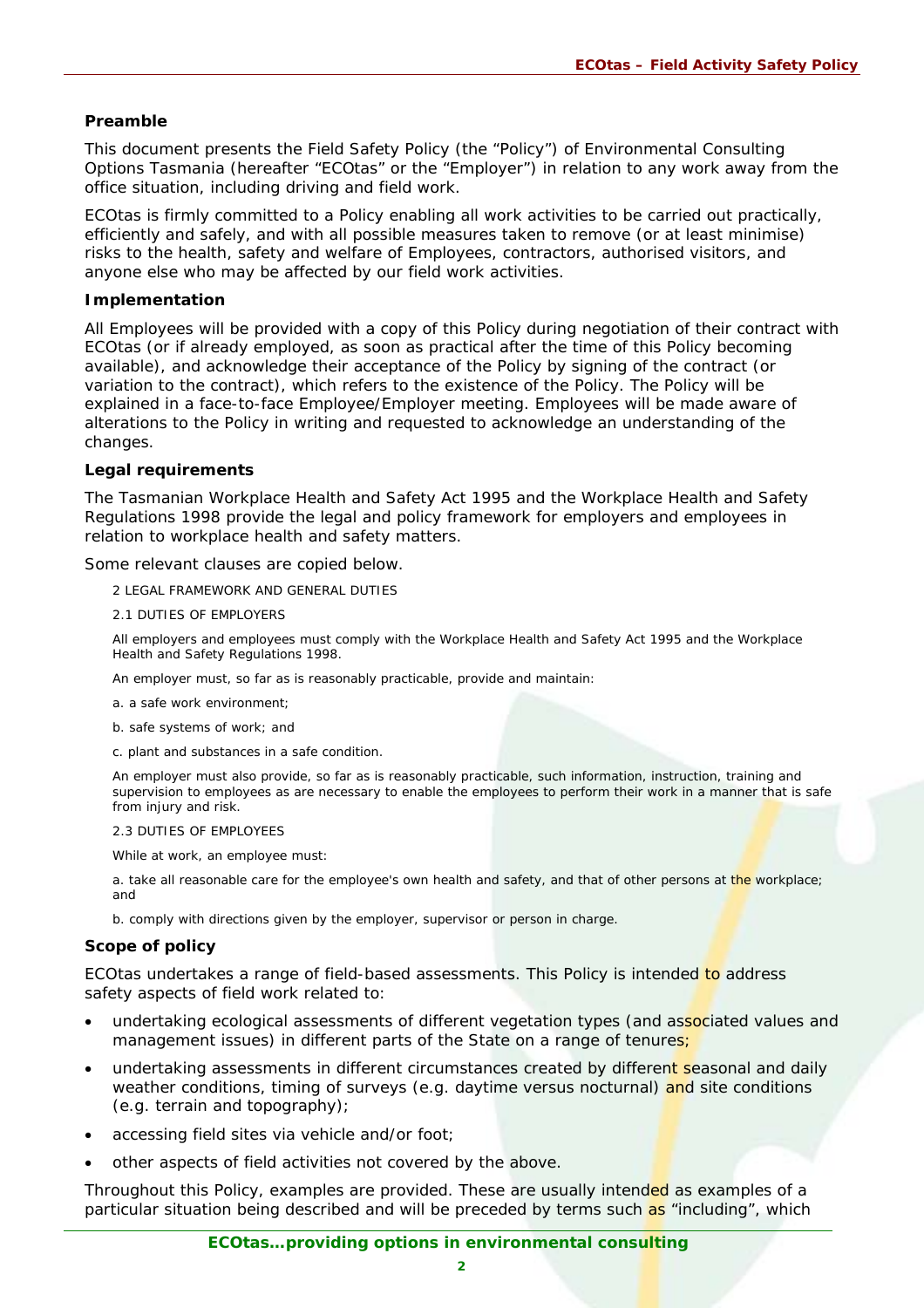can usually be read to mean "including, but not necessarily restricted to" to indicate that other examples may apply to the situation being described.

## **Responsibilities**

The Employer will provide and maintain as far as possible:

- a safe working environment
- safe systems of work
- plant and substances in safe condition
- facilities for the welfare of employees
- information, instruction, training and supervision that is reasonably necessary to ensure that each employee is safe from injury and risks to health
- a commitment to consult and co-operate with employees in all matters relating to health and safety in the workplace
- a commitment to continually improve performance through effective safety management.
- Each Employee has an obligation to:
- comply with safe work practices, with the intent of avoiding injury to themselves and others and damage to equipment
- take reasonable care of their own health and safety and the health and safety of others
- wear personal protective equipment and clothing where necessary
- comply with any direction given by management in relation to health and safety
- not misuse or interfere with anything provided in the interest of health and safety
- report all accidents and incidents on the job immediately, no matter how trivial
- report all known or observed hazards to the Employer.

## **Duty of care**

The following section is taken from the Tasmanian Workplace Standards Authority's web site.

A duty of care is a legal responsibility. The general duty of care provisions in the *[Workplace Health](http://www.wst.tas.gov.au/external_links/acts/workplace_health_and_safety_act_1995)  [and Safety Act 1995](http://www.wst.tas.gov.au/external_links/acts/workplace_health_and_safety_act_1995)* are limited by 'reasonable practicability'. Practicable means it must be possible or capable of being done safely. To carry out a duty as far as is reasonably practicable means the degree of risk in a particular activity or environment can be balanced against measures taken to control it.

The 'reasonable practicability' test must take into account:

The nature of the employment or, as the case may be, the particular aspect of the employment concerned; and

(a) the severity of any potential injury or harm to health or safety that may be involved, and the degree of risk that exists in relation to such potential injury or harm; and

(b) the state of knowledge about the injury or harm to health or safety that may be involved; the risk of the occurrence of that injury or harm to health or safety; and any methods of preventing, removing or mitigating that injury, harm or risk; and

(c) the availability and suitability of ways to prevent, remove or mitigate that injury or harm to health or safety or risk; and

(d) whether the cost of preventing, removing or mitigating that injury or harm to health or safety or that risk is prohibitive in the circumstances.

As the risk increases, it is reasonable to increase substantially the time, effort and cost needed to reduce or eliminate that risk.

General duties of care are central to the legislation, requiring all workplace participants to take practicable steps to ensure health and safety measures are met. Each person under a duty must satisfy it, even if other persons also have a similar duty.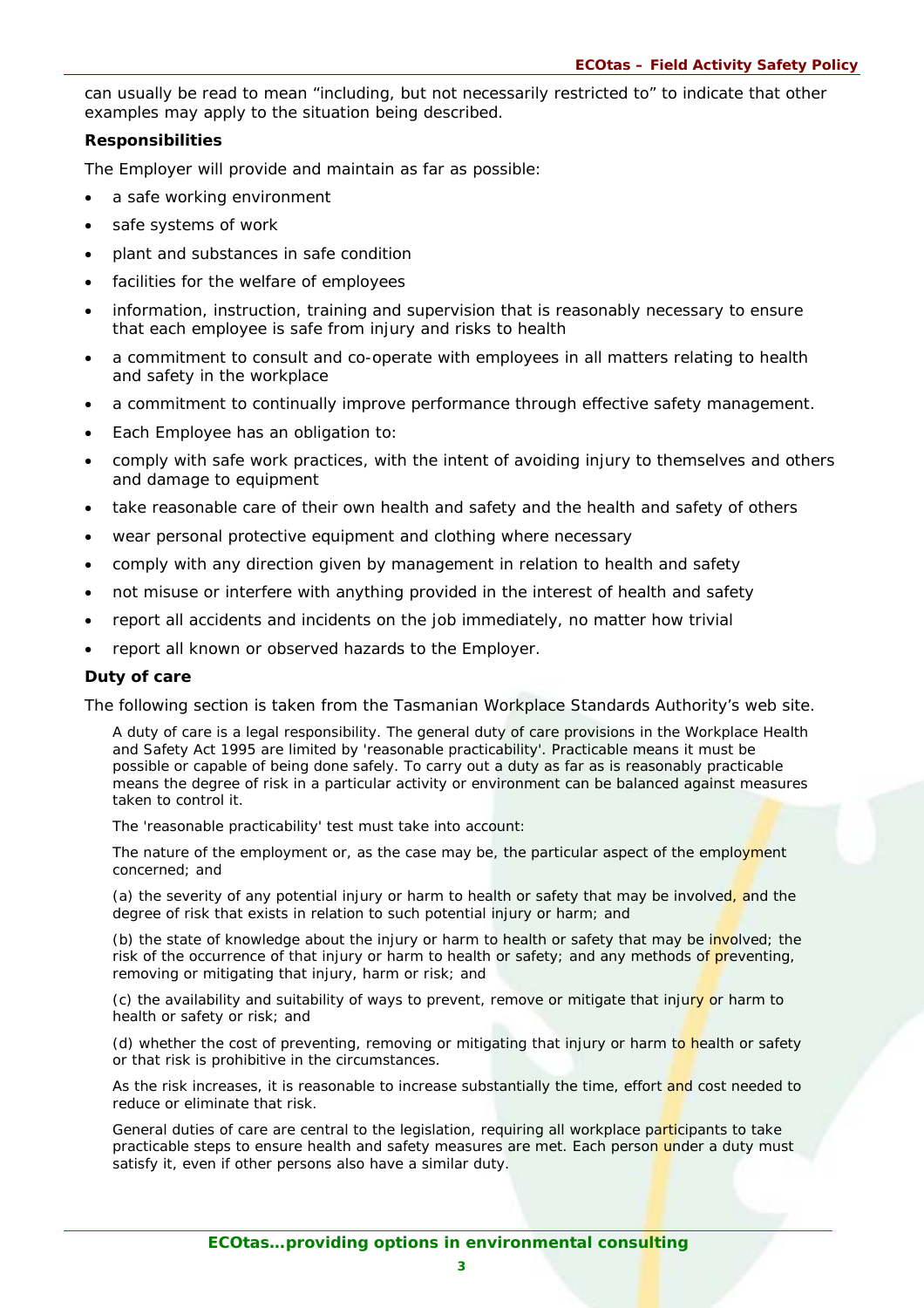An Employee of ECO*tas* should not undertake field work in a situation that they consider to be a danger to their own, another member of the field party's or a third party's safety, health and well being.

Commonsense decisions will need to be made in some situations that are site-specific. For example, unexpected weather conditions (e.g. sudden lightning storms, intense heat, flash floods, wild winds, etc.) may require changed field work plans to ensure safety is maintained. Unexpected illness or injury may also require plans to change. Less obvious examples may include discontinuing field work due to tiredness (see also section on driving).

It is impractical for this Policy to consider every potentially dangerous situation that may arise because some potentially risky situations occur infrequently (e.g. encountering booby-trapped illicit drug plots, wanting to sample an aquatic plant in unexpectedly deep water, etc.). Employees must exercise due caution at all times and be responsive to changing safety conditions.

## **Standard field work procedures**

The following set of procedures must be followed prior to any field work. More detail on some aspects of the procedures is provided later in the Policy and in separate forms.

- Review this Policy, especially the Risk Assessment section and determine its applicability to your situation.
- Complete an ECOtas Field Activity Safety Assessment Form (Form S-1) prior to undertaking field work (but see also section on Risk Assessment).
- Complete an ECOtas Field Activity Notification Form (Form S-3) prior to undertaking field work. This form includes the notification procedures for call-in and call-out for each field trip.
- Notify your nominated contact person of your intended field trip and provide them with a completed copy of Form S-3 (or at least an equivalent summary of the information on the form in a different format such as email with attached map).
- Ensure all essential field equipment is carried and that all equipment is in good condition (e.g. fresh and spare batteries).
- Undertake field work, complying with any specific work site requirements.
- Complete field work and notify your nominated contact person that you have safely exited the field site.

## **Risk assessment**

This Policy contains a summary of the identified risks in field work undertaken by ECO*tas* in most situations. Risks not identified in this Policy can be identified at the time of completing a risk assessment form.

It is not necessary to complete a new risk assessment for frequently undertaken tasks (e.g. routine surveys) but it is vital that the potential risks are considered prior to undertaking any field task. A new form should be completed (or equivalent notes made in a diary or field note book) if new risks are identified prior to or during a field task. For example, if a routine ecological assessment is planned but preliminary investigations identify the potential for a threatened aquatic plant to be present and aerial imagery identifies potential sites that may require sampling, a new form should be completed identifying the risks associated with sampling an aquatic environment (or at least the risks discussed and documented with the Employer prior to undertaking the field work). If a new risk is identified during the course of field work, the situation should be carefully considered and an on-site decision made as to whether to progress with further assessment. For example, if a routine ecological assessment was anticipated (e.g. topography map shows generally open forest on gentle terrain) but an unexpected site is identified requiring sampling (e.g. a rocky cliff potentially suitable for a threatened plant), the situation should be assessed and field work in the new environment should only continue if deemed safe to do so. In this situation, field documentation such as a field notebook entry and digital image would suffice as a risk assessment.

## **Driving**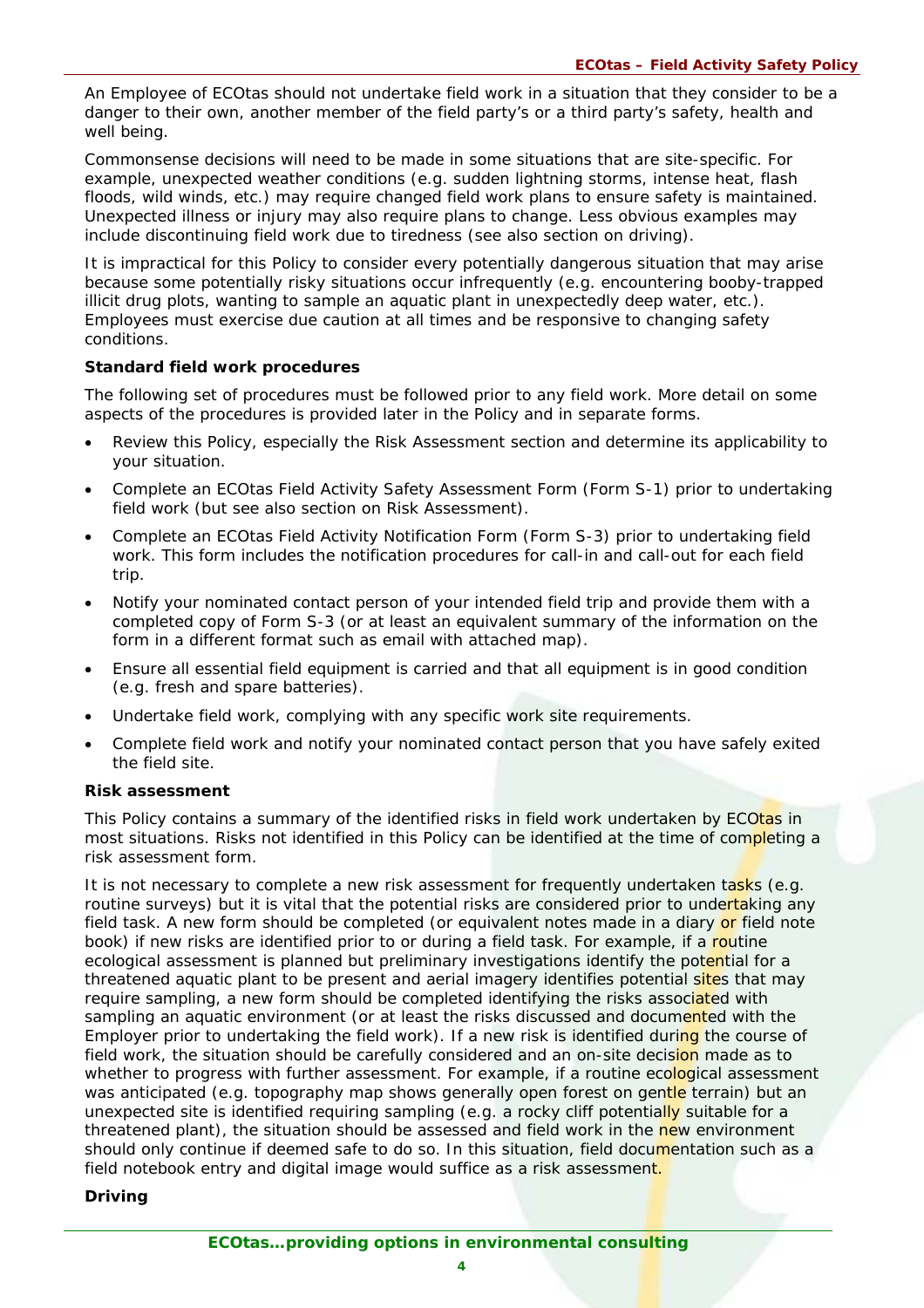Routine ecological assessments will require driving in a variety of situations, including:

- driving to and from the field site on public roads (sealed and unsealed);
- accessing the field site using private roads and tracks (or various conditions);
- accessing and exploring a field site without using roads and tracks (e.g. driving across paddocks, "bush-bashing", dune and beach driving, creek and river crossing, etc.).

This Policy does not provide advice on driving on public roads per se, except to reiterate that the relevant State road and vehicle laws must be strictly adhered to.

Risks from driving activities are numerous and include:

- lack of adequate training and education for the type of vehicle or road conditions;
- lack of securing objects in the vehicle leading to increased risk of injury during an accident;
- inappropriate or inadequate load distribution and security leading to accident or injury;
- poor assessment of surface and site conditions leading to personal injury, third party injury or vehicle damage (which may in turn result in increased personal risk due to exposure, etc.);
- local conditions with inherent risks of vehicle or personal injury (e.g. steep rocky tracks, soft sand, boggy ground, unstable ground, etc.);
- collision with objects, other road users and animals, due to poor driving ability, other road user behaviour, unexpected road conditions, sudden animal movements or fatigue (or other health conditions).

The following general advice is provided to minimise the risk of personal or third party injury, and damage to vehicles:

- do not drive a vehicle if feeling unwell to do so (exercise common sense) or if fatigued as a general rule it is suggested that driving sessions not exceed 2 hours duration (less if road conditions are intense such as in poor weather), that breaks of 5-10 minutes occur every 2 hours, and that extended driving sessions do not occur if excessively long field days have been experienced (sharing driving may alleviate these conditions);
- ensure the vehicle being used is well maintained in a condition suitable for the intended use;
- use a 4WD vehicle if the conditions dictate that such a vehicle is required;
- only use a 4WD vehicle if appropriate training has been undertaken;
- secure all objects inside a vehicle such that in the event of sudden stopping that loose objects do not fly through the vehicle and cause injury (during the course of routine field work it is easy for numerous objects to be strewn about a vehicle so assess this regularly and keep the vehicle tidy);
- drive to the conditions (e.g. slow down at night, in fog or heavy rain; watch for strong buffeting side winds; watch for fallen objects);
- only proceed in off-road situations if the route has been carefully assessed and deemed to be safe to proceed – this applies particularly to situations such as creek crossings, boggy and soft ground, steep rocky areas, etc.;
- ensure the vehicle is equipped with appropriate spare items such that if events like punctures, bogging or getting stuck on protruding rocks/logs occur, equipment is available to return the situation to normal and proceed safely on the journey (this includes a tool kit, jack, shovel, bush saw, etc.);
- ideally travel with two or more people in off-road situations to provide additional risk assessment expertise and person-power in situations such as being bogged;
- ensure that sufficient fuel is carried for the journey and return journey, and in the event of needing to use additional fuel (e.g. unexpected fuel-consuming intensive 4WDing due to unexpected road conditions).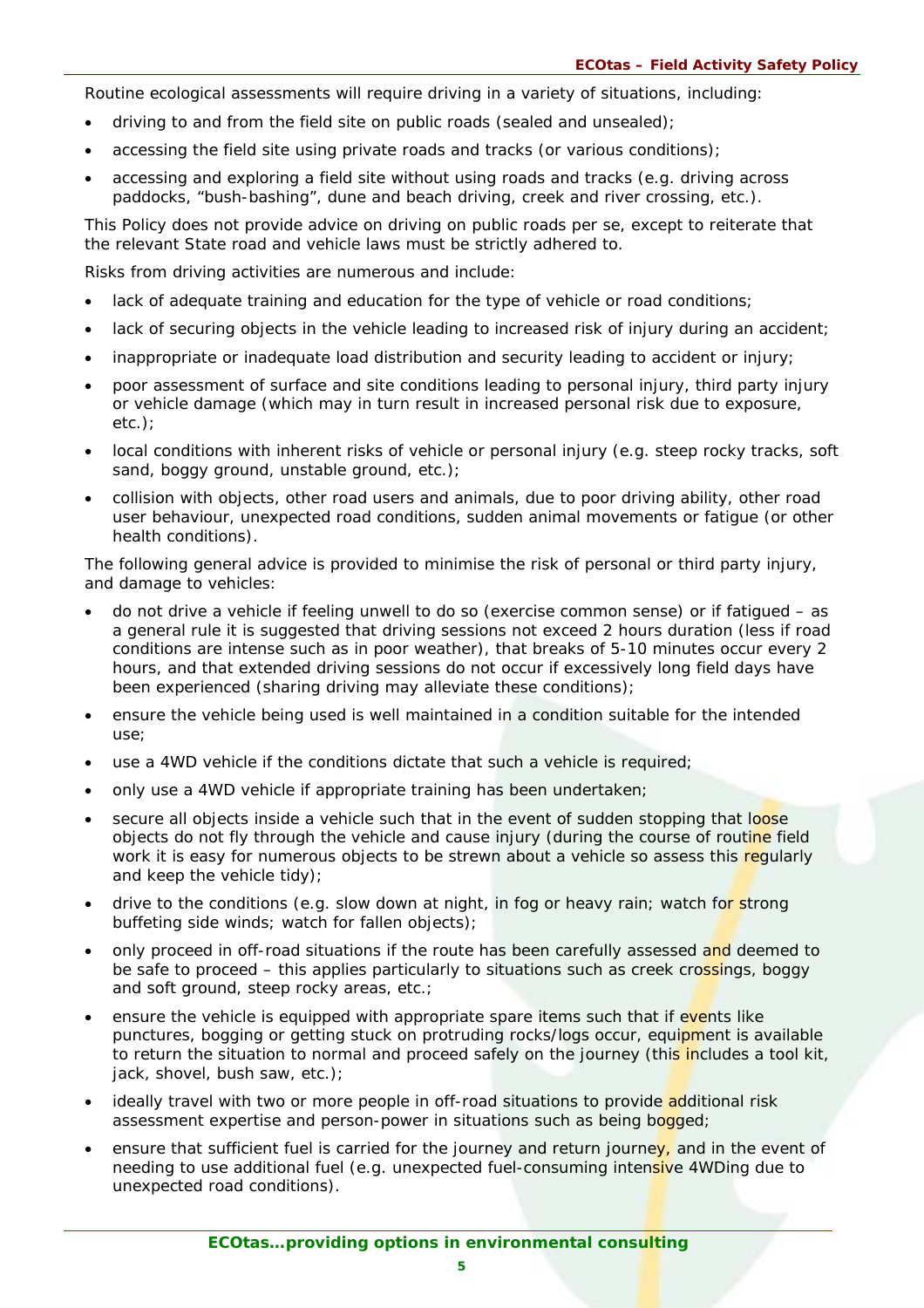In addition to the above, it is recommended that a spare set of vehicle keys is either carried by another member of the party or left hidden (except to the members of the field party) near the vehicle. This is to minimise the risk of a party becoming stranded in a remote situation due to lost keys or a lost party member and becoming exposed to additional risks (e.g. exposure).

It is also suggested that unattended vehicles be securely locked to not only minimise the risk of theft (or theft of items) but to minimise the risk of vehicle tampering by third parties leading to unsafe driving conditions.

ECO*tas* is prepared to provide employees with formal training by accredited training agencies in defensive driving techniques and off-road vehicle use – this can be arranged on an as-needs basis by mutual convenience. In addition, ECO*tas* will contribute on an as-needs basis or through negotiated contract conditions to the maintenance of an employee's vehicle in a safe working condition.

## **Emergency situations**

There are numerous potential emergency situations that may arise during the course of field work, the degree of safety risk applicable to each varying according to the event and the preparation of the victim.

Emergency situations may include:

- vehicle accident (of varying levels of damage to person, vehicle or third party);
- other vehicle incident such as getting bogged or stuck in some other way (e.g. several punctured tyres, ruptured fuel tank, etc.);
- personal injury such as snake-bite, other animal bite/sting, broken bones, sprained/twisted joints, punctured skin, etc.;
- personal illness such as fatigue, heat exhaustion, hypothermia, headache, allergic reaction, etc.;
- getting lost.

The response to an emergency situation will depend on the incident. In most cases, being well prepared with appropriate field equipment and field notification procedures is the most appropriate response. Situations requiring first aid will rely on the skills of individuals and their level of training and expertise. ECO*tas* is prepared to provide employees with formal training by accredited training agencies in first aid techniques – this can be arranged on an as-needs basis by mutual convenience.

## **Working at night – nocturnal assessments**

ECO*tas* occasionally requires employees to work at night. This may include driving to and from a field site (see section on Driving) and nocturnal fauna surveys (this section).

Nocturnal surveys for species such as nocturnal mammals and birds of prey (e.g. owls) may include activities such as:

- spotlighting from a stationary vehicle;
- spotlighting from a moving vehicle;
- driving from one field site to another on various condition roads/tracks;
- walking from one field site to another in various conditions (with or without tracks);
- undertaking surveys such as "hooting" for owls, checking of traps, spotlighting, etc.

Activities at night have additional safety risks associated with them, primarily related to the reduced light conditions making the movement over rough terrain more treacherous, the risk of becoming disoriented or lost greater, and the risk of equipment failure (or *injury* due to equipment use) greater.

The following additional precautions are recommended (some or all may be appropriate).

- Ensure that you do not work alone. Special approval from the Employer must be provided for any solitary nocturnal work.
- Familiarise yourself (and other members of the party) with the site during daylight hours.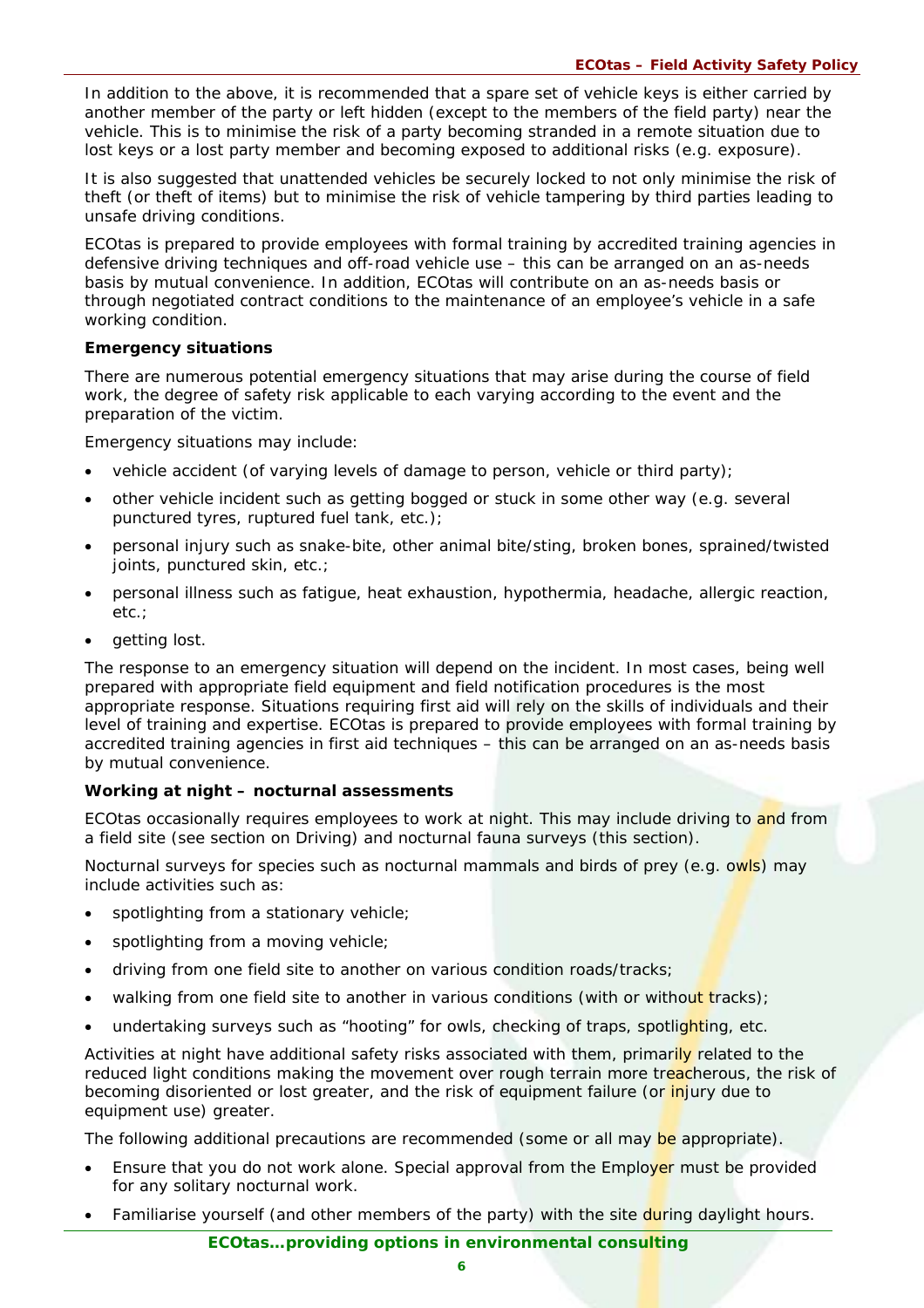- Mark key features with night-detectable markers (e.g. mark the intended route, in both directions, with reflective flagging tape, possibly annotated to indicate where you are along the route).
- Carry additional field equipment including, as a minimum, one head torch with fresh batteries (and spare batteries to ensure at least 8 hours of use of at least one torch per party) per person, and at least one hand-held torch with fresh batteries (and spare batteries to allow at least discontinuous use during the night to supplement head torches) per party.
- Ensure field navigation equipment is appropriate for the conditions e.g. globe power not too weak and item sturdily designed to ensure risk of damage is minimal.
- Ensure strict notification procedures are followed. Additional call-in and call-out may be warranted advising a third party of your entry to a site and your successful exit from the site and resumption of more routine activities (e.g. advise someone you are out of the bush, driving home, back at the motel or camped).
- In some circumstances, staying on site for the entire night (or series of nights) may be required and in such situations, usual notification procedures may not be applicable. In such cases, the field party must ensure that they have carefully considered the safety risks of the activity and implemented a revised notification protocol satisfactory to the Employer (and possibly third parties such as a land manager or land owner).

## **Working alone**

Working alone is inherently riskier than working with a partner or in a larger party. However, it will often be more practical (and more cost effective) to work alone. This is acceptable provided that the risks of the activity have been assessed and appropriate precautions taken.

Some situations in which solitary work should be avoided include:

- nocturnal surveys (see separate section);
- remote area surveys (see separate section);
- inherently riskier situations such as on active forest operations or mine sites (usually these situations are under the control of another agent such as a "bush boss" or "site supervisor" and their instructions must be followed);
- inherently riskier situations such as underground (e.g. cave), terrestrial (e.g. cliff-climbing) or arboreal (e.g. tree-climbing) surveys (such situations will need to be assessed on a caseby-case basis and decisions made on appropriate training requirements between the Employee and the Employer).

## **Remote area field work**

Remote area field work is considered to apply to the following type of situations (note that other situations may fall within the scope of remote area field work – when in doubt, discuss the situation with the Employer):

- field assessments greater than 1-2 hours walking distance from the point of departure, based on a field waking pace of c. 15 minutes per kilometre (what constitutes a long walking distance will vary depending on the individual's level of fitness and the field situation – this is a quideline only);
- field assessment likely to exceed 10 continuous hours in the field requiring additional meal breaks (e.g. breakfast and/or dinner) to be taken in the field (except where such work is based on a safe field site such as a car or building base);
- field assessment requiring overnight stays by camping (backpacking) with each subsequent night on the outward journey being further from the point of departure *(this means that*) camping at a fixed point such as a field site for several night's nocturnal survey close to a car does not necessarily constitute remote area field work).

Prior to undertaking any remote area field work, the Employer and Employee must discuss the proposed assessment protocols in person and develop and agree to a work plan. Additional reporting requirements may be deemed necessary. Additional field equipment (e.g. extra clothing, sustenance and items such as an EPIRB) may also be necessary.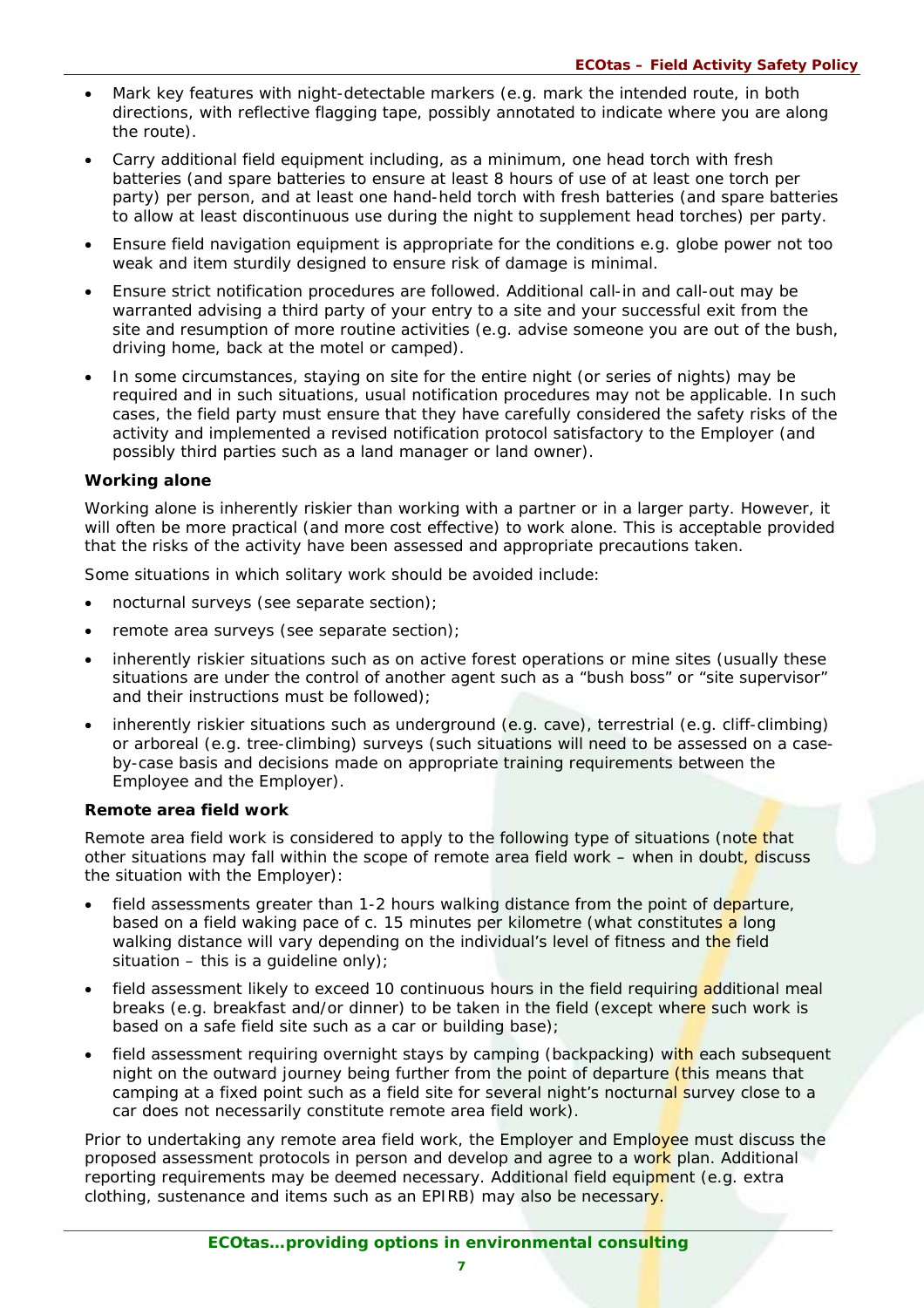## **Essential field equipment**

The following equipment/items must be carried for all field work, irrespective of the predicted duration of the work or how far the work may take place from a car or other access point.

- Appropriate field clothing including Personal Protective Equipment (PPE) Field work in rough situations will usually require the Employee to wear appropriate field clothing including sturdy long pants and shirts (to protect against animal bites and stings, stick injuries, grazes from slips and falls and ultraviolet light exposure), sturdy work boots (the type will vary according to the type of work and terrain e.g. steel-toe boots on work sites such as active mines and forestry operations, standard walking boots for most routine surveys in light to medium vegetation but perhaps sturdier boots with ankle protection on steep rocky slopes, gum boots or waders for aquatic surveys, etc.) and often additional PPE (including a safety vest, which is often a good idea for visual reasons in any situation, and hard hat).
- Appropriate cold weather clothing, including wet weather gear Employees will have different concepts of what constitutes "appropriate" but as a minimum the amount of clothing carried should be sufficient to prevent conditions such as hypothermia, should an employee be required to spend an unintended night in the bush or the weather closes in for a lengthy period. This includes items such as rain jackets and/or polar fleece clothing. Checking the weather prior to departure is essential. The Tasmanian Weather Bureau can be contacted (62 21 2000) for detailed predictions of weather for sites not normally reported on their web page or on news bulletins.
- Ultraviolet light protection

Employees must protect their skin and eyes from damage from ultraviolet light so must carry sunglasses (for driving as a minimum but also suitable for field work in many situations) and sunscreen (for field work in all non-winter months). The Workplace Standards Authority Safety Bulletin 34 Skin Cancer and Outdoor Work provides guidelines that should be adhered to. It will often be impractical to avoid working in the full sun during the recognised high UV danger hours so appropriate protective action must be taken. As a minimum this includes sunscreen (UV-A and UV-B rated) applied as per directions on all exposed skin, use of long clothing, wearing of hats (ideally wide-brimmed or legionnaire style to protect neck, face and ears) and sunglasses (as field work allows).

• First aid kit

A field aid kit suitable for use in the field should be carried at all times by at least one member of a field party. As a guideline, there should be sufficient first aid kits in any party to allow parties to be divided and still have a kit for each party. Larger field parties must not be divided during the course of field work if this results in one or more of the smaller parties no longer having a field first aid kit.

• Personal medicinal supplies

If you need to take medicine (either on a prescription or in case of emergencies such as an allergic reaction), make sure that you have packed the medicine. Also, inform (where relevant) other members of the party of any particular medicinal needs.

- GPS unit and spare batteries GPS units are a device for assisting with survey requirements (e.g. marking sites) but are also a useful safety device if used practically. GPS units need not necessarily be carried by all members of a party.
- Flagging tape and permanent marking pens Flagging tape can be used to indicate a route taken and can be annotated to further assist in providing an idea of where you have been (or intend to go).
- Maps of the area

All members of the party should be informed of the intended routes, and site conditions prior to departure. Not every member of the party needs to carry a map but spare copies are a good idea so all members can follow the route in the event that the leader becomes disoriented (or injured and can no longer lead the party). Larger field parties must not be divided during the course of field work if this results in one or more of the smaller parties no longer having a suitable map for navigation.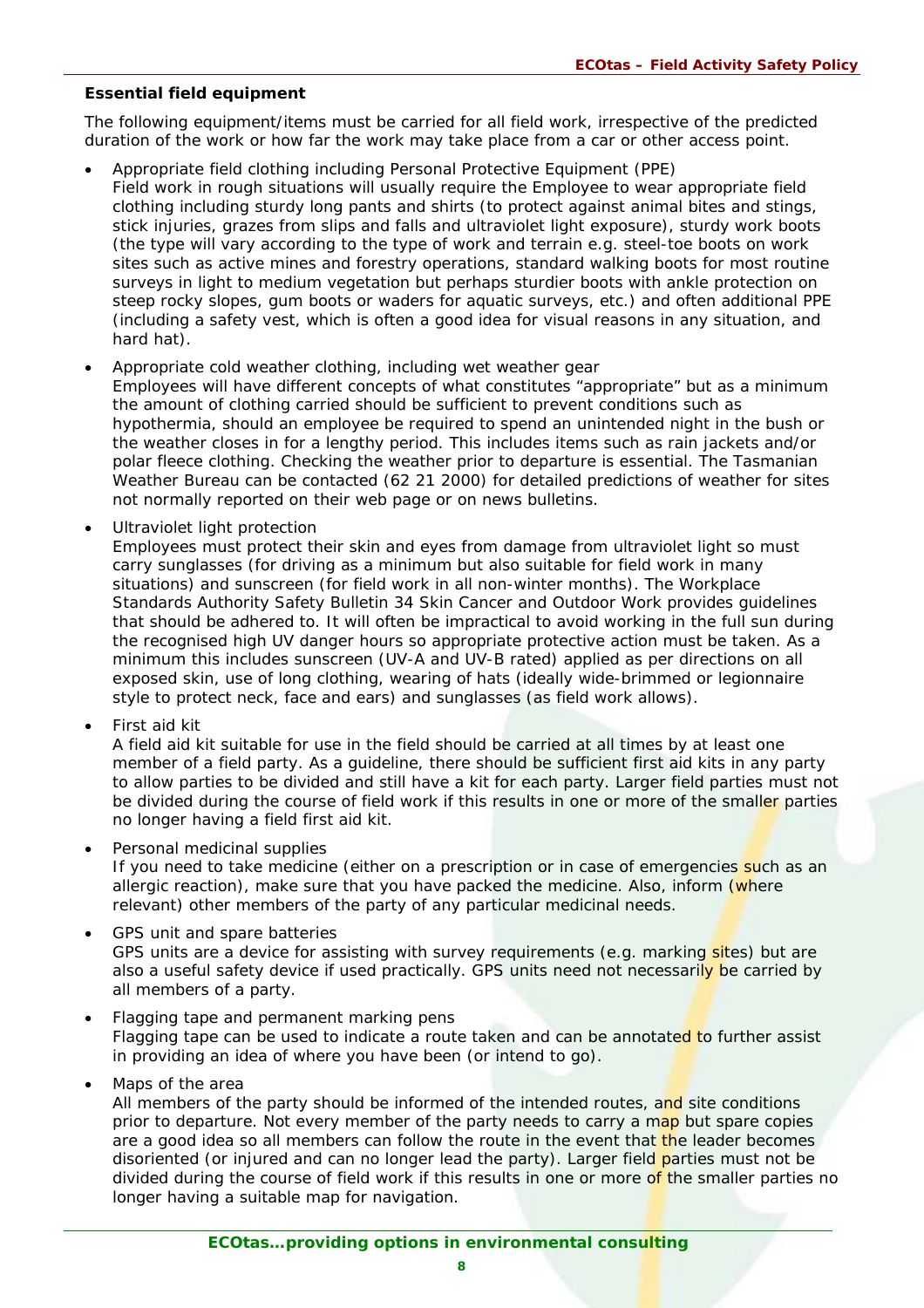**Water** 

A minimum of 1 litre per 3 hours per person is recommended but this may vary depending on the anticipated activity levels or weather conditions (e.g. known high temperature conditions). Spare water should be carried in the event of an emergency (e.g. getting lost overnight, getting closed in by bad weather).

• Food

Sufficient food for the anticipated time in the field should be carried. Emergency rations may be warranted in some situations (e.g. carry a spare chocolate bar or bag of nuts for more remote or longer duration field work where there is a greater risk of an incident occurring).

• Mobile phone

While a mobile phone can have limited coverage, carrying one does provide an additional possible "safety net" in an emergency situation. It is also useful for call-in/call-out procedures in remote locations.

In some circumstances, additional personal protective equipment may also be mandatory. When working in an area covered by other field safety procedures (e.g. on a forest operation controlled by a "bush boss"), you must comply with the local requirements.

On a forest operation site (and many other work sites controlled by strict OH&S policies), additional personal protective equipment is likely to include the following:

- Hard hat
- Safety vest
- Steel-toe boots
- Long pants and shirts.

On a mine or mill site, personal protective equipment may include:

- Hearing protection
- Eyesight protection.

ECO*tas* will supply a hard hat and safety vest as part of standard field equipment. The Employee should notify the Employer when the equipment requires replacement (either because of a due date or it has become damaged or worn such that it no longer provides protection). ECO*tas* will contribute to the supply and maintenance of field clothing that forms a recognised part of a safe field kit (as itemised in the contract of employment). Other personal protective equipment will be supplied as needed. ECO*tas* will also supply (as needed) items such as sunscreen and first aid kits (or replacement items for existing kits).

## **Geographic embarrassment**

Getting lost is a risk associated with field work in almost any situation, if proper precautions are not taken. With proper planning, the risk of getting lost is significantly reduced. The consequences of getting lost such that a search and rescue operation needs to be mounted are costly, both in terms of risk to the person lost and the people undertaking the search and rescue (and in financial terms).

The following planning guidelines will reduce the risk of becoming lost:

- Always familiarise yourself with the area being assessed. This may include examining maps or discussing the lay of the land with someone more familiar with the area than yourself (e.g. a land owner). Do not rely on old maps or difficult to read maps. If the maps supplied for a particular job are inadequate, the Employee is authorised to obtain more recent and better quality maps (e.g. hard copy 1: 25000 TASMAPs).
- Larger field parties may want to nominate a leader who can control the primary field map and equipment and suggest appropriate routes.
- Make sure all members of the party are familiar with the intended route and lay of the land. Spare maps for other members of the party are a sensible idea. All members of the party should stay familiar with the route being taken in the event that the leader becomes disoriented or injured and can no longer advise the party of its location.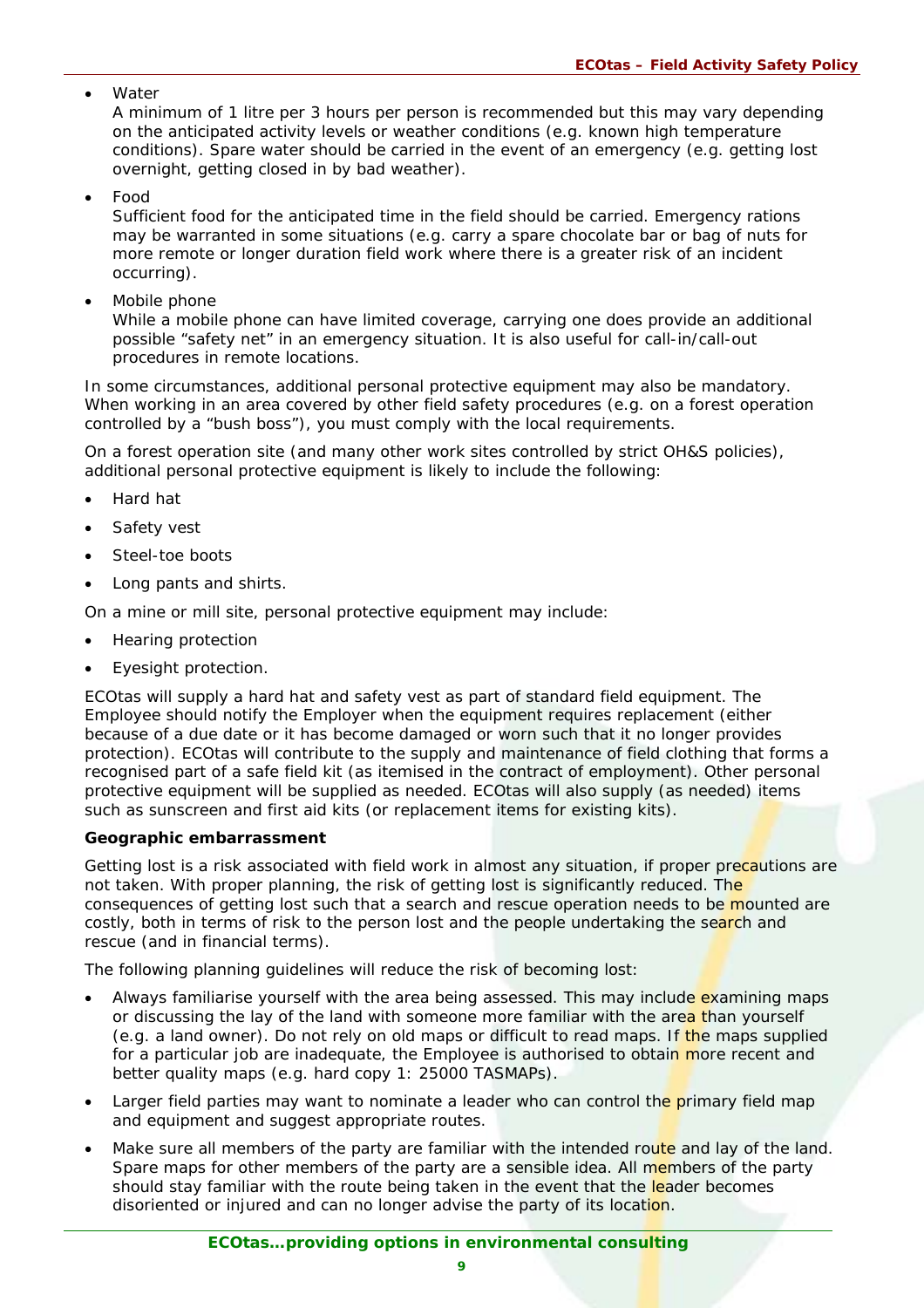- Checking aerial photographs (where available) can also be useful. If an Employee considers that the job will be more efficiently and more safely undertaken in the company of an aerial photograph, they are authorised to obtain digital imagery from Service Tasmania or another source (keeping in mind that hard copy prints are much cheaper than orthorectified digital files, and that TheList or GoogleEarth are free and usually adequate for survey purposes).
- Pre-prepare field maps prior to undertaking field work. This may include adding annotations such as noting particular features of interest, adding gridlines to allow easy comparison to GPS readings, etc.
- Carry a GPS unit and spare batteries for the unit. Always check that the unit is operating properly before setting out, don't wait to turn the unit on at the first point of interest.
- Collect a waypoint of the point of departure (e.g. where you parked the car) and for other significant points (e.g. where you decided to take the left hand fork of a track rather than the right).
- Annotate the map or take field notes during the assessment to remind yourself of the route taken. In some cases, flagging tape might be useful to indicate when you made a route choice or to tell someone where you took off from (but remember the bush is full of flagging tape so annotate yours or use a colour specific to your party).

If you do get lost…

- Don't panic!
- Take a break. Relax. Have a sip of water, eat a piece of chocolate!
- Have a look at the map, the GPS and landmarks 9 times out of 10 you will no longer be lost!
- If still lost, have a better look at the maps you are carrying and look over your field notes. Take some time to recall your route but don't try to re-trace your route – if you are really lost, you may end up even further off track or become tired.
- Still lost? Get out the GPS and recall the departure point waypoint. Establish a good satellite reading and work out where you might be on the map or how far from the car. If this check tells you where you are and its safe to return to your departure point (or continue on your intended route), proceed.
- Still lost? Stay where you are and wait to be rescued. Don't panic! If you have followed the field safety protocols, someone knows where you are (within a reasonable area) and knows when to call the authorities. You should also have enough clothing to stay warm and enough food and water so you won't starve. Relax! Try using your communications equipment but don't get further lost trying to get a good mobile signal. If you are working in a remote area, you should also be carrying an EPIRB that you might now want to activate.

## **Use of chainsaw**

ECO*tas* recognises that at times the use of a chainsaw for cross-cutting trees that may be blocking a road or track may be necessary. Only Employees with a certificate to use a chainsaw should use one for work-related activities. Every effort should be made to avoid the need for using a chainsaw (e.g. by seeking an alternative route, or using alternative equipment such as a bushsaw) but if necessary, every care should be taken in its use in accordance with the training that has been provided.

Chainsaws and fuel/oil should be carried safely in the vehicle in an outside compartment and in no circumstances should be carried in the internal cabin (except for security storage). Chainsaws and related equipment are not supplied by ECO*tas* and the storage and maintenance of such equipment in accordance with recognised safety procedures is the sole responsibility of the Employee.

## **Chemicals**

ECO*tas* does not routinely require the use of chemicals, other than fuels and oils used for vehicles and chainsaws (see separate section). Should any aspect of field work require the use of potentially hazardous chemicals, a case-by-case policy will need to be addressed by ECO*tas*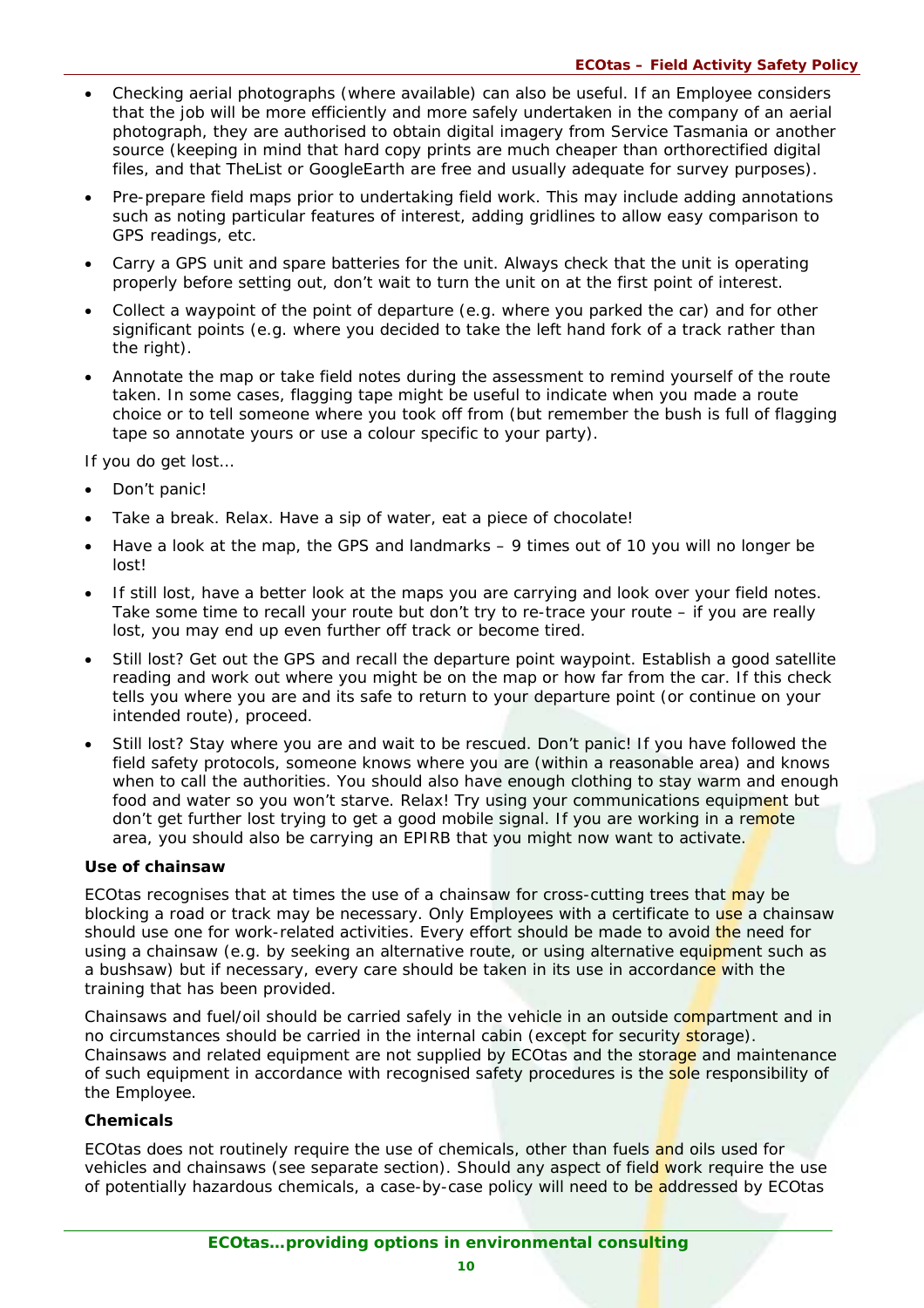and the Employee should not undertake any potentially risky work until such a policy is in place.

## **Noise, dust and contaminated air**

Employees should not routinely be subjected to site conditions requiring hearing, respiratory or eyesight protection. If such a situation does arise, the Employee should exercise due caution and only proceed on to a noisy or dusty work site wearing appropriate protection. In most circumstances (e.g. noisy mill or mine site), such equipment will be supplied by the site manager. Should any aspect of field work require the use of hearing, respiratory or eyesight protection, a case-by-case policy will need to be addressed by ECO*tas* and the Employee should not undertake any potentially risky work until such a policy is in place.

## **Farm related hazards**

ECO*tas* regularly conducts field assessments on sites managed for primary production. These sites can have hazards not usually encountered in forest-based work such as dangerous stock (e.g. bulls), electric fences and farm equipment. This Policy does not attempt to identify individual dangers on such sites but the Employee is reminded to exercise due caution. In most circumstances, discussion with the land owner or manager will identify specific threats (and how to manage them) prior to entering the site. Should the Employee be presented with a situation where they deem the on-site safety measures to be inadequate, they should not proceed until the risk has been addressed.

## **Incident reporting**

For the purpose of this Policy, an "incident" is defined as an event that is noteworthy because it is "out of the ordinary" compared to the usual activities undertaken as part of routine duties. If there is any confusion as to whether an event constitutes an "incident", the Employee should note the event (e.g. in a diary or field notebook) for clarification with the Employer or other party.

Incidents include, but are not necessarily restricted to, the following types of events:

• Vehicle accident

This includes events whether a personal or third party injury, or equipment damage, occurred or not. For example, "near misses" are considered to be an incident.

• Personal accident

This includes events whether a detectable injury occurred or not. For example, a broken leg should obviously be reported. A hard fall from a log where no obvious injury occurred should also be noted in case later bruising leads to more serious injury. Another example might be a bee or ant sting where no obvious injury occurs but later swelling from an allergic reaction occurs. Employees need to exercise some commonsense in relation to this incident type. For example, if an employee knows that they are not allergic to mosquitos they need not report mosquito bites every time they occur but if they experience an unusual adverse reaction to such a bite, a report should be made.

Geographic embarrassment

An Employee who suffers geographic embarrassment while in the field but manages to find their way again should report the incident to ensure that a review of field safety procedures for the incident and more generally can be made to minimise the risk of a repeat occurrence.

• Offensive or abusive behaviour

If an Employee is subject to offensive or abusive behaviour, this should be reported. Every Employee will have different "boundaries" as to what they may find offensive so some commonsense needs to exercised. Some incidents might include abusive language directed at an Employee from an irate land owner, "road rage" and other events such as vandalism or graffiti.

Incidents can be reported in several ways but all formal incident reporting must be accompanied by a completed ECOtas Incident Reporting Form (Form S-2). As a minimum, Employees should make a note of the incident in some permanent form (e.g. a diary entry or field notebook) recording the date and time of the incident, the location of the incident